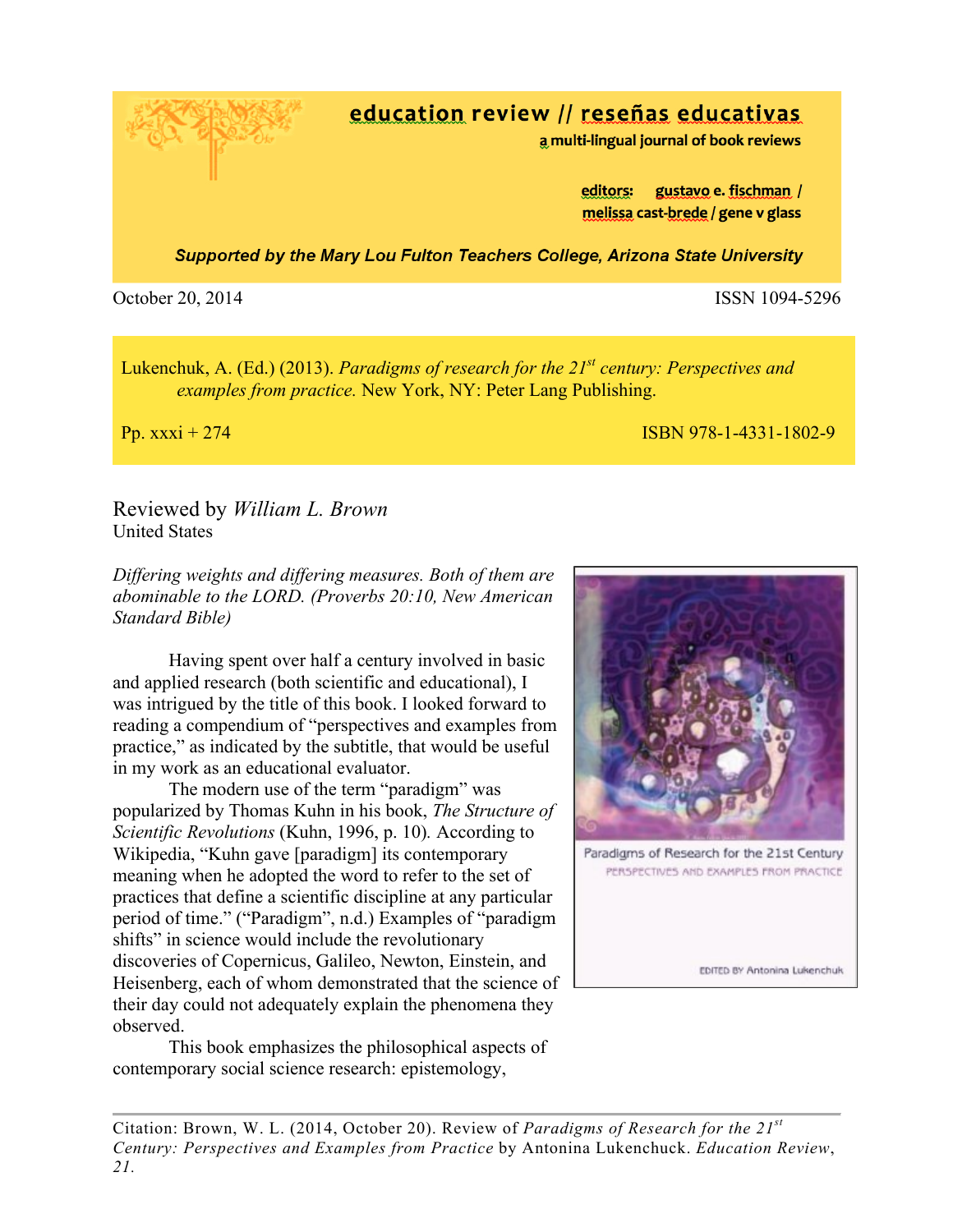hermeneutics, transformational leadership, sustainable employment, methodologies and scientific methods. They define research as the quest for reality, knowledge and values, practiced within a paradigm (i.e., a system of inquiry, model and way of knowing).

## **21st Century Research Paradigms**

The book begins with the observation that scientific research is no longer committed to positivism, a system in which knowledge is based on natural phenomena and their properties and relations as verified by the empirical sciences. It proceeds to offer six unique sets of assumptions and beliefs within which scientific inquiry can be practiced. These are presented as alternatives to the more common quantitative and qualitative models. They are:

- 1. Empirical -Analytic
- 2. Pragmatic
- 3. Interpretive
- 4. Critical
- 5. Poststructuralist
- 6. Transcendental

Of the six, the empirical -analytic and pragmatic models are roughly quantitative and qualitative.

The six alternative paradigms are described in the paragraphs that follow. Each description includes the authors' choices of main concepts, types of knowledge, methodologies and methods.

- Empirical-Analytic: This paradigm is rational and empirical. The knowledge is probabilistic, and is studied using quantitative methods (experimental, correlational and causal).
- Pragmatic: This paradigm is also rational and empirical. The knowledge is provisional and fallible. The methods are both quantitative and qualitative, including action and practitioner analysis and case studies.
- Interpretive: The interpretive paradigm is based on constructivism, with descriptive and interpretive knowledge. The methods are qualitative, including case studies, and are visual - and arts -based.
- Critical: Examples of critical research include neo-Marxism, theoretical categories, and queer and feminist studies. The knowledge is oriented toward advocacy and consciousness -raising. The methods are qualitative and mixed, grounded in constructs of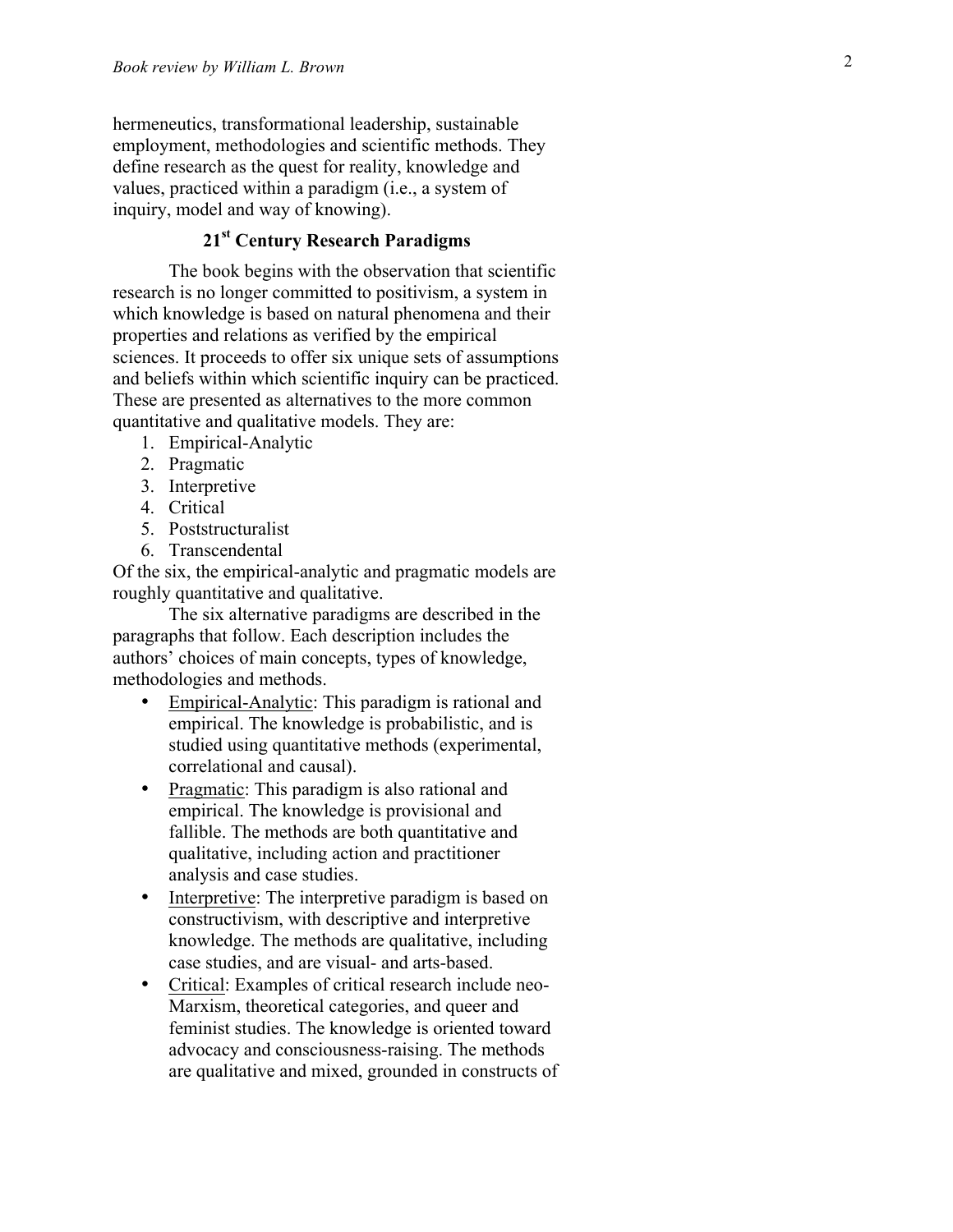gender, ethnicity, national identity and sexual orientation.

- Poststructuralist: Poststructuralism involves a complete rejection of foundational knowledge, substituting postmodernism, chaos theory, political activism, and anarchism – no "true" knowledge. The methodologies are qualitative and critical, and the methods textual and visual representations.
- Transcendental: This paradigm is esoteric and spiritual, indigenous and aboriginal. It posits the existence of the ultimate reality and Truth (capitalized in the original), reason, intuition and revelation (both physical and metaphysical). The knowledge is intuitive and emotive, based on the unity of body -mind -soul. The methods are purely qualitative.

Generally, research in the physical sciences is conducted using the "Scientific Method," in which observations lead to hypotheses, and experiments are conducted to test the hypotheses. In the social sciences, however, this kind of research would require setting up experimental and control groups, which is generally regarded to be unethical. Most educational research has been conducted using convenience samples, rather than by randomly -assigned groups of experimental and control subjects.

### **The Positivist Paradigm**

Historically, considerable controversy has surrounded educational research as to which measures are acceptable indicators of "success" and "failure" of various instructional and curricular approaches. Most practical research has involved various kinds of academic tests and/or survey instruments, which are considered by researchers to be reliable and valid indicators of student achievement. When jobs are not at risk, these measures are generally acceptable, but when educators' futures are on the line, resistance is certain to follow.

Tests and surveys are part of what is roughly a positivist paradigm. Positivism is predicated on three presuppositions:

- 1. There is an objective reality
- 2. People can know this reality
- 3. Symbols can accurately describe and explain this objective reality (Nightingale 2012)

Under positivism, there is an assumption that it is possible to measure patterns of cause and effect that can be used to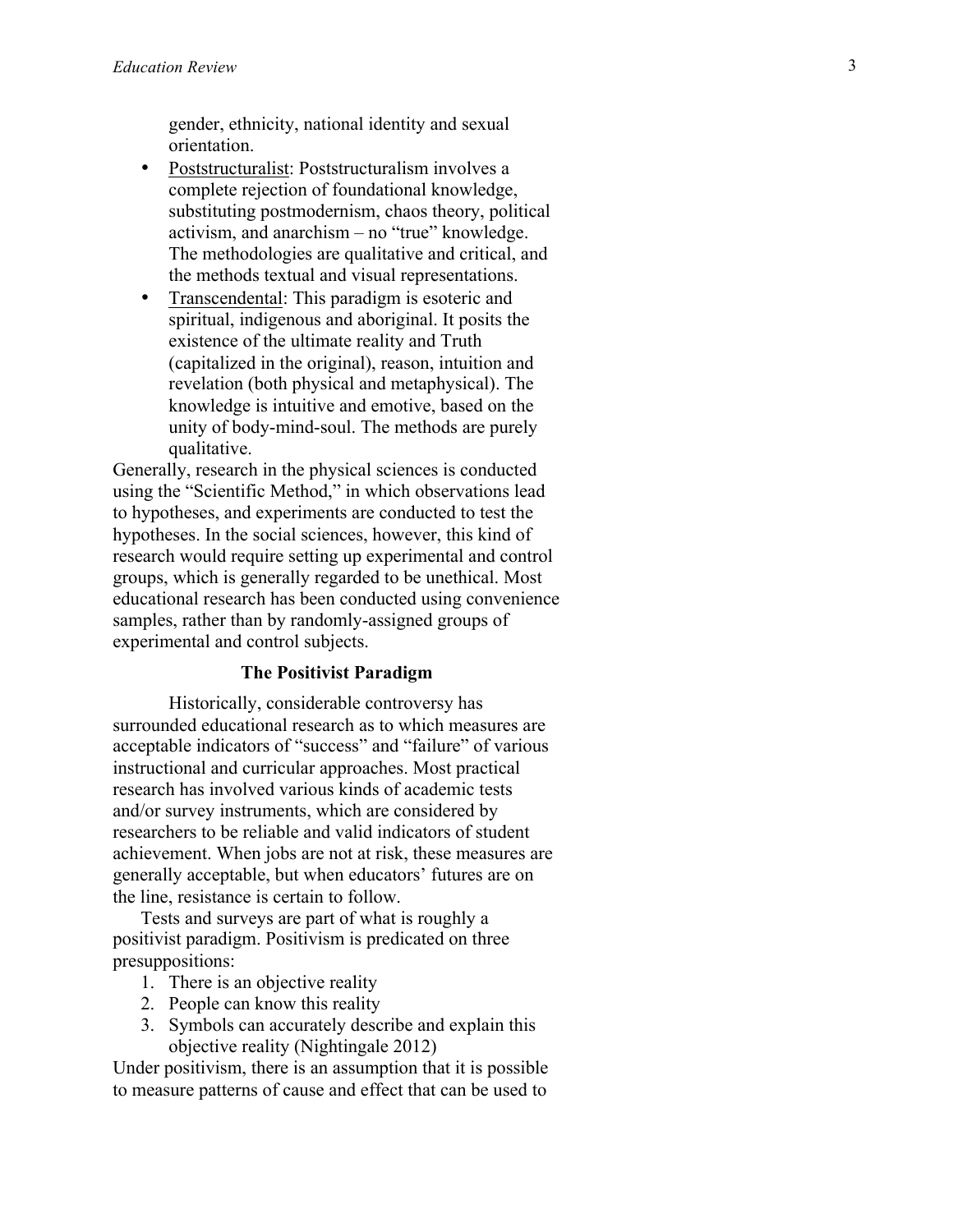predict and control natural phenomena. The role of measurement is to quantify these patterns in order to reduce the variance (or uncertainty) and to guide positive improvement. When one is able to quantify the pertinent variables, the resulting evaluation can be considered objective and relatively free from observer bias.

Many educators have criticized the use of quantitative methods in educational research and evaluation. As a result, there has been a growth of more subjective and qualitative measures, which have often leaned more toward advocacy than on unbiased evaluation. The reading and math wars over school curricula, for example, are largely a result of differences of viewpoint in how to assess the efficacy of various course content and teaching methods. For instance, is reading a natural process, like speaking and listening, which requires little adult intervention? Or is it something that would benefit from drill and practice? How can we know? Can multiple choice tests accurately measure reading achievement? This has been a topic of much controversy.

The continuing battle over the use of standardized tests to measure student growth is related directly to skepticism among teachers regarding the role of quantitative research and evaluation approaches in determining the outcomes of curriculum and instruction. The Vygotsky premise, that students socially construct their own knowledge rather than being taught it by experts, has been popular in colleges of education for several decades. The thought that young children can recapitulate the wisdom of the ages during their limited number of years in school has been accompanied by a general decline in student achievement, but it does not diminish the popularity of constructivism among today's educators.

Is it really possible that there could be "multiple realities" that depend on the viewpoints, or paradigms, of the observers? Frequently, Einstein's Theory of Relativity and Heisenberg's Uncertainty Principle have been used to suggest that there is no such thing as value -free, unbiased measurement. Yet, neither of these scientific principles has suggested anything of the kind. The terms "relative" and "uncertain" have been used in ways that were never intended by the scientists who applied them to the physical world.

# **Applications of the 21st Century Research Paradigms**

A recent paper on social science research by Butler and Muhlhausen (2014) raises some important points: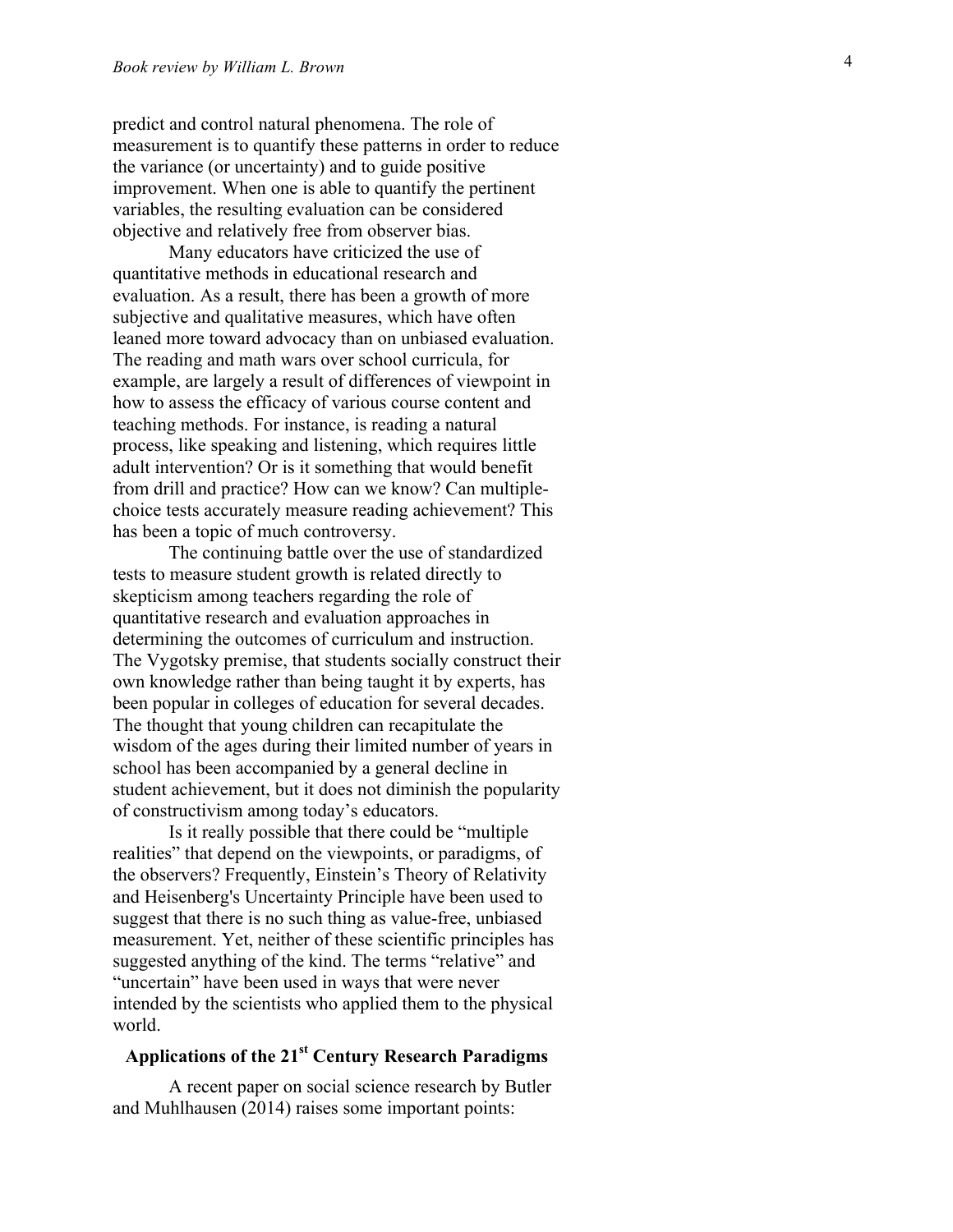It is not always evident that a program has, in fact, succeeded in a meaningful way. It is not especially hard to measure good policy outcomes like higher test scores, fewer shootings, or increasing incomes. Rather, the challenge lies in showing that the policy in question is truly responsible for those improvements and then figuring out exactly how it worked. Policymakers cannot conduct controlled experiments with the ease and precision of laboratory science. Even when there relatively well -isolated control and treatment groups and an array of metrics, and even when the most advanced evaluation techniques are put to use, it is terribly difficult to figure out which policy inputs lead to which social outputs. (p. 26 )

Frustration over the limitations of inferences from social science research has led to heightened interest in developing new ways of conducting the research. There are several chapters in this book that provide examples of applications of the  $21<sup>st</sup>$  century paradigms. One is a study of the career decision -making processes of first -year college students, where the researchers applied cognitive therapy to monitor and restructure negative thoughts of the students as they approached their decisions on what majors to pursue. Another involved a study of Greek parents' perceptions and experiences regarding their children's learning and social -emotional difficulties. Both of these projects used research approaches that are "outside the box" of most of what goes on in educational research and evaluation as it is generally practiced.

#### **Conclusion**

I searched this book in vain to find any treatment of the concepts of validity and reliability. Understanding that a given researcher may be coming at a research question from one of six different approaches leads to an obvious question: If different scientists study an issue from different assumptions and beliefs, would they reach the same conclusion? If not, which result would be accepted and which would be rejected? Or, if the measures lack validity or reliability, should any of the conclusions be accepted?

As an evaluator, I was taught to approach an evaluation with an eye on the needs and wants of the client. Does the customer want quantitative (closed -ended) data illustrating that a particular goal was achieved? Or, would a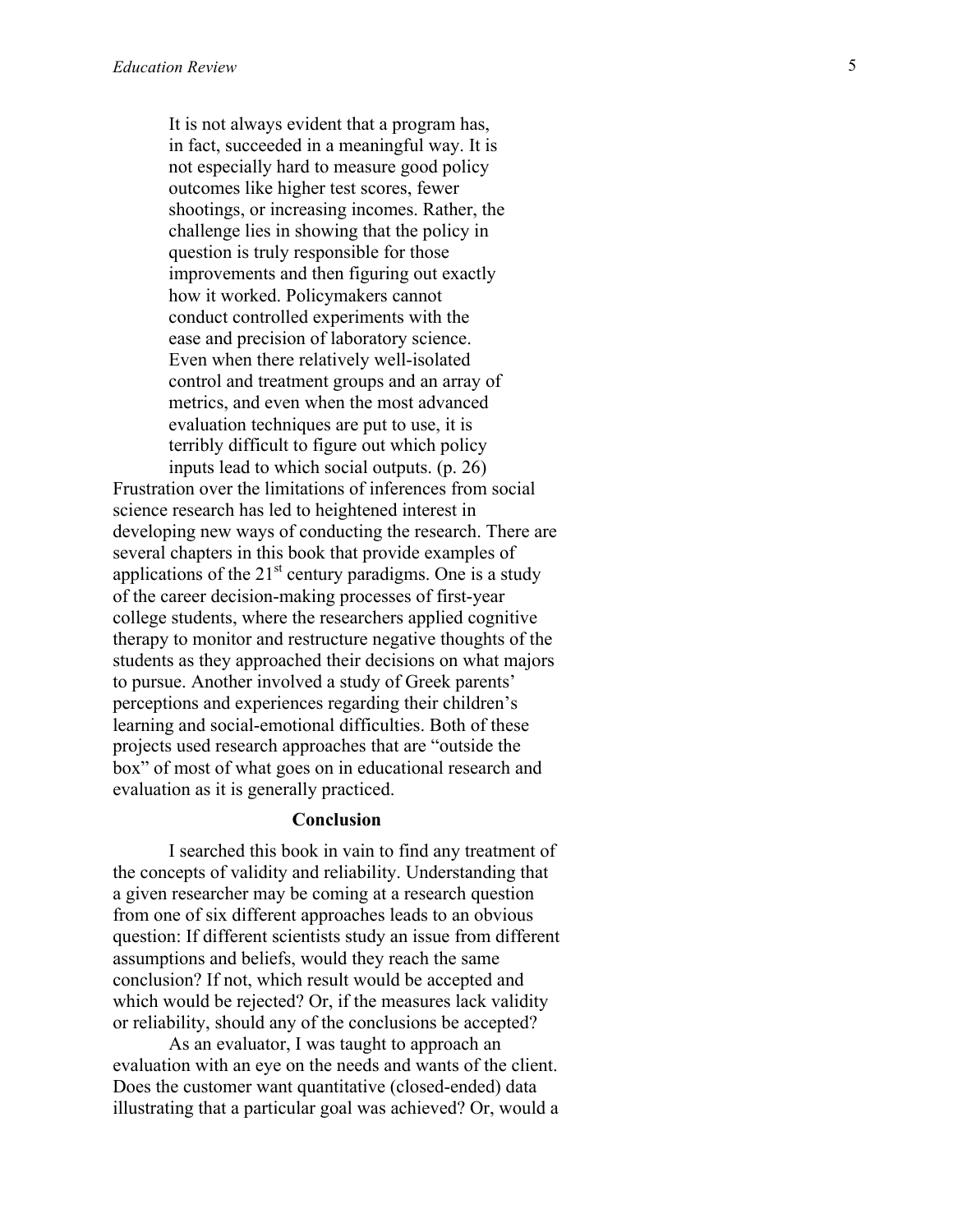more qualitative (open -ended) approach (one that seeks to tease out information that may not have been predicted in advance) provide a better analysis? In practice, I have used both of these more positivist approaches to provide services to my clients.

This book is highly theoretical and philosophical, providing an overview of the thinking that is going on in higher education regarding what's important to professors of educational research and evaluation. I commend the editors for compiling a comprehensive overview of the epistemology and philosophy of scientific research. Yet I would be surprised if many of the current practitioners of educational research and evaluation found in it much of practical value that could be utilized in their lines of work.

# References

- Butler, S.M. and Muhlhausen, D.B. (2014). Can government replicate success? *National Affairs, 19 (Spring 2014), 24 -39 .*
- Kuhn, T. S. (1996). *The structure of scientific revolutions* (3rd ed.). Chicago, IL: University of Chicago Press.
- Nightingale, W. (2012) Positivist approach to research. Retrieved April 3, 2014, from http://www.wider mind.com/research/wdn -positivism -v2.pdf
- Paradigm (n.d.). In *Wikipedia*. Retrieved April 3, 2014, from http://en.wikipedia.org/wiki/Paradigm

## About the Reviewer

William L. Brown

Independent Consultant United States

bbcllc@sbcglobal.net

Dr. William L. Brown is an independent consultant providing research and evaluation services for several educational agencies. Prior to retiring from full-time employment, he served five years as Coordinator of Test Development for Michigan's Office of Educational Assessment and Accountability, leading the development of the Elementary and Middle School Michigan Educational Assessment Program (MEAP) tests, the Michigan components of the Michigan Merit Examination, and the Secondary Credit Assessments. Previously, he served seven years as Director of Institutional Research and Assessment at Lansing Community College and five years as Director of Research, Evaluation and Assessment at